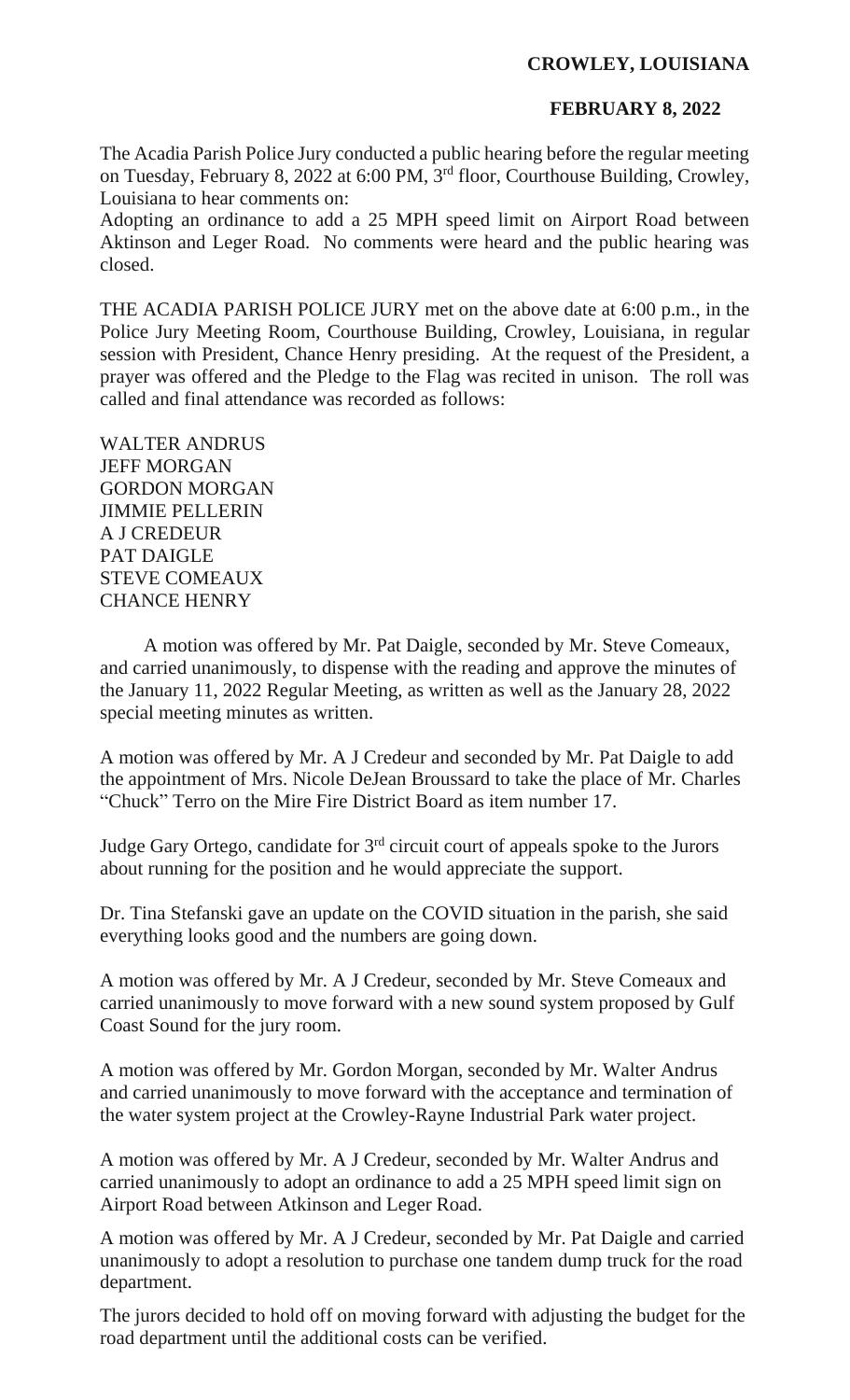A motion was offered by Mr. A J Credeur, seconded by Mr. Jeffery Morgan and carried unanimously to adopt a resolution to include Lake Cove Road as a Parish Road within Acadia Parish; contingent upon Karl Aucoin getting the information he needs to proceed.

Mr. Burton Kolder with Kolder, Slaven and Company gave the agreed upon procedures report to the Jurors about Acadia-St. Landry Hospital findings:

- 1. Obtain the Acadia-St. Landry Hospital Service District's Bylaws and perform the following
	- a. Procedure Obtain a completed related party questionnaire from each member of the Board of Commissioners and determine compliance with the State Statues. Findings – Candy Leger indicated that an immediate family member (children, spouses of children, brothers and sisters, spouses of brothers and sisters, parents, souse, and the parents of spouse) was employed by the Hospital; but did not indicate the family members' names. Cindy stated that the related parties are Candy's sisters, which were hired prior to Candy being appointed to the Board. The sisters are not in a management position.
	- b. Procedure Obtained a copy of the board members meeting attendance and determine compliance with the Hospital's bylaws. Findings – The Hospital's bylaws state that no member shall miss more than 2 meetings annually and no more than 2 in succession without a valid reason being presented to the Board. There were 3 board members that missed in excess of 2 meetings during the fiscal year. There was 1 board member that missed 4 meetings in succession. The reason for the absence is communicated to the Board prior to the meeting commencement; however, the minutes do not document whether the reason is valid. The bylaws do not indicate whether the reason for absence needs to be documented in the minutes. Additionally, due to a clerical error on the September 24, 2020 board meeting attendance, there were two board members paid for this meeting that were absent and one board member that was not paid for this meeting when she was present.
	- c. Procedure Obtain a copy of the budget and determine whether the budget was submitted for approval to the Board of Commissioners and the Police Jury.

Findings – The September 22, 2022 Finance Committee meeting referenced and approved the June 30, 2021 budget and the September 24, 2020 Board of Commissioners meeting moved and accepted the minutes for the September 22, 2020 Finance Committee meeting. However, the Board of Commissioners minutes did not specifically mention approval of the 2021 budget. Additionally, management asserted that the 2 members of the Acadia Parish Police Jury were provided with a copy of the September 24, 2020 board packet a day prior to the meeting. Documentation could not be presented to determine if the appropriate Police Jury personnel for Acadia and St. Landry Parish were contacted and instructed to obtain approval of the budget in accordance with RS 46:1057 (6).

d. Procedure – Obtain a listing of all real property purchased during the fiscal year July 2, 2020 – June 30, 2021. Determine whether the purchases were approved in accordance with the bylaws. Findings – The District did not purchase real property during the fiscal period July 1, 2020 – June 20, 2021.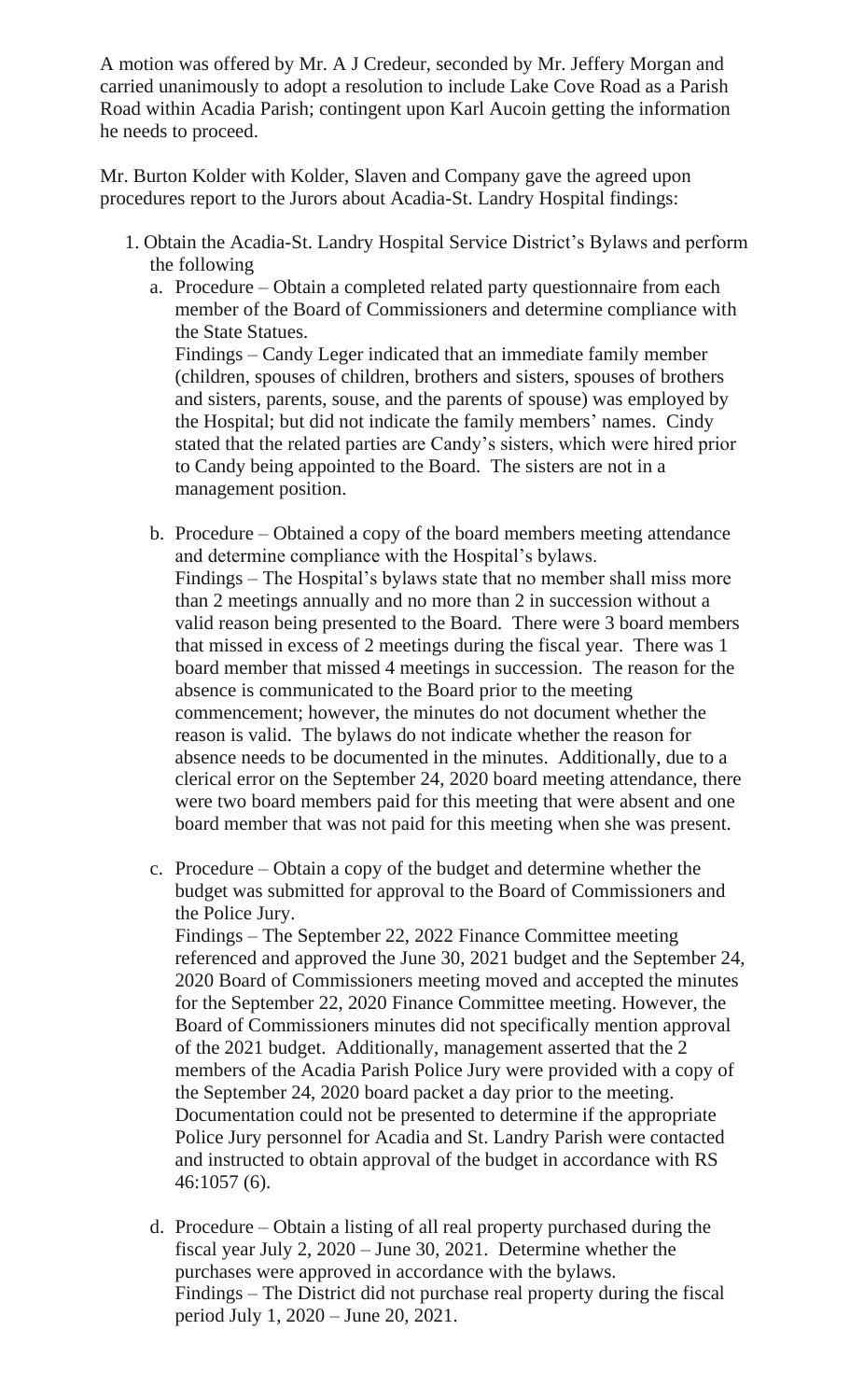- 2. Procedure Obtain from management of the Hospital Service District a listing of all active credit cards during the fiscal year including the name of the persons who maintained possession of the cards. Finding – A listing of 6 active credit cards and the persons who maintained possession was obtained.
- 3. Procedure Using the listing prepared by management, obtain the monthly statements for each active card and haphazardly select 10 transactions from each. For each transaction, observe that it is supported by (1) an original itemized receipt that identifies precisely what was purchased, (2) written documentation of the business/public purpose, and (3) documentation of the individuals participating in meals (for meal charges only). Determine compliance with Louisiana Revised Statutes and the entity's bylaws. Findings – The following exceptions were noted during the testing of 48 credit card transactions: (a) 9 purchases did not have a detailed invoice itemizing all items purchased at various restaurant's totaling \$2,137.61 (Ruth's Chris Steak House \$1,341.39, Chef Roy's Frog City Café \$321.55, DC's Sports Bar and Steakhouse \$192.4; and 6 various restaurants during the attendance of the 74<sup>th</sup> Annual Assembly and Exhibition for the Louisiana Academy of Family Practitioners totaling \$282.23); (b) 4 purchases were for food to be served during a finance/medical staff meeting/employee luncheon with no detailed listing of attendees (Fezzo's \$131.94, Zea's Rotisserie \$120.94, Joey's \$392.00, and Family Dollar \$28.98); (c) 1 purchase of 17 gift baskets for doctors and other hospitals in the amount of \$3,241.36; (d) 1 purchase of food for hospital week in the amount of \$167.66; (e) 1 purchase of flowers in the amount of \$108.00 for patient day; (f) 1 purchase at a restaurant for 2 soft drinks in the amount of \$6.53 had a tip of \$20.00 which is 307% of the total purchases.
	- a. In accordance with the Louisiana Legislature Auditor's guidelines and State Statute, all expenditures of public funds must be supported with proper supporting documentation in order to determine whether the expenditure was appropriate.
	- b. In accordance with Article VII section 14 of the Louisiana Constitution, use of public funds must be for a public purpose. The Attorney General has stated that reasonable expenditure for food during meetings and training sessions is allowable; however, meetings should not be deliberately scheduled during meal times for the purpose of providing food. AG Opinion 03-0157 states that serving meals at brief meetings, particularly meetings that could be scheduled at times other than meal times would appear to be unreasonable. A detailed listing of attendees is required to determine parties present unrelated to the business purpose.
	- c. In accordance with Article VII section 14 of the Louisiana Constitution, public funds should not be loaned, pledged or donated to or for any person, association or corporation, public or private.
	- d. The Office of the Attorney General has historically opined that the payment of food, drink or other expenses associated with celebratory functions from public funds is improper under Article VII section 14 of the Louisiana Constitution.
	- e. The Office of the Attorney General has historically opined that the payment of food, drink, or other expenses associated with celebratory functions from public funds is improper under Article VII section 14 of the Louisiana Constitution.
	- f. Any gratuities in excess of 20% would be considered unreasonable.
- 4. Procedure Obtain from management a listing of all travel-related expenses reimbursements during the fiscal year. Randomly select 10 reimbursements, obtain the related expense reimbursement forms/prepaid expenses documentation of each selected reimbursement, as well as the supporting documentation. Determine compliance with Louisiana Revised Statutes and the entity's bylaws.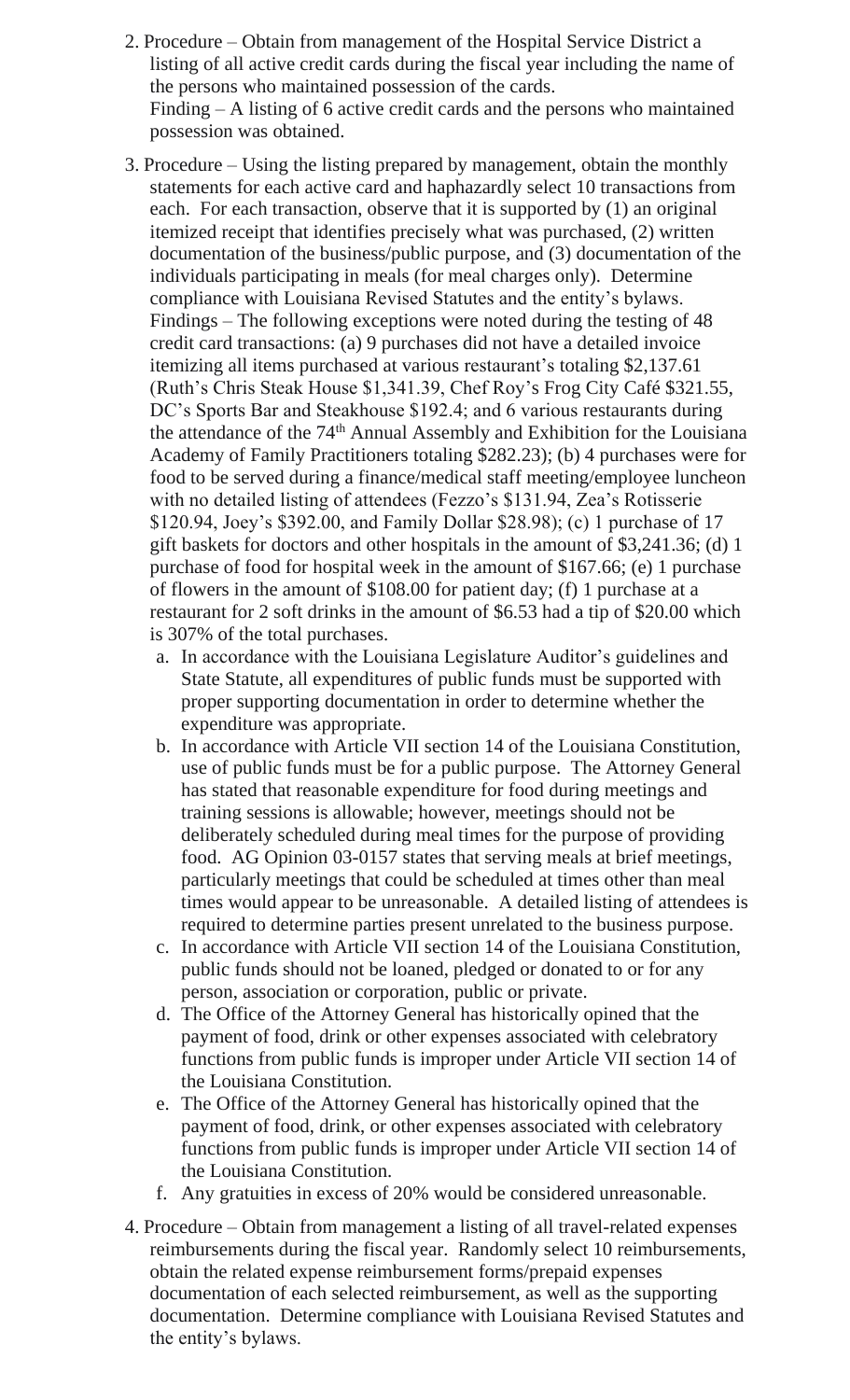Finding – The transactions selected for testing were supported with appropriate documentation.

5. Procedure – Obtain a copy of all new contracts during the fiscal year. Determine compliance with Louisiana Revised Statutes and the entity's bylaws.

Findings – A new contract for physician recruitment was signed by the District's CEO on March 12, 2021; however, the District's Board of Commissioners minutes did not provide evidence of granting the CEO the authority to enter into a contract. Management has asserted that the CEO report presented to the Board of Commissioners on February 18, 2021 included relevant information related to the contract. The Board approved and accepted the CEO report and authorized the CEO to proceed with the search agreement.

- 6. Procedure Any other expenditure and compliance matters which we deem to be appropriate during or after the period ended June 30, 2021.
	- a. Procedure Obtain a copy of the Food Services and Housekeeping Services Management Agreement dated subsequent to June 30, 2021 and determined if approved in accordance with the Hospital's bylaws. Finding – We were unable to locate the Board of Commissioners approval of the 3 year Food Services and Housekeeping Services Management Agreement with a monthly fee of \$24,843.20, \$25,588.50 and \$26,356.16 effective November 11, 2021, 2022 and 2023, respectively, in the board minutes prior to the contract being signed by the CEO. Management has asserted that the Board of Commissioners were aware at all times of the negotiations of the contract during the CEO report provided at the August, September and November 2021 board meetings.

Mr. Kolder stated that 46 acres were purchased in January of 2022 and that the Jurors should have known about the purchase before it was done.

Attorney Alecia Ardoin, representing the hospital approached the podium and stated that the jurors requested an illegal audit. Claimed that the auditors that do the yearly audit were the same ones that did this illegal audit and that this matter should be tabled for 30 days until it can be taken to court. Claims the audit was illegal. She claims the Jurors only have appointing authority not auditing authority. President Henry then asked what "power" they have. She claims the Jurors have taken on responsibility from constituents and the constitution does not allow this. President Henry states that he thinks there has been no felony charges; however there has been gross misconduct on the board members parts. Ms. Ardoin states that if the Jurors find misconduct the sheriff's department should have been called. She is asking for item  $\#$ 's 15 & 16 be tabled until it can be taken to court.

Mr. Walter Andrus questioned the Temporary Restraining Order against the Police Jury. He wants to know why it was served; being that that it was not signed off on by a judge. She stated that it was only to have the jurors hold off on 30 days.

Mr. Gordon Morgan questioned why they did not turn in the appropriate materials to the auditors to which Ms. Ardoin stated that council told them not to turn things in. She also stated that the Jurors have no authority over the Hospital Board. Mr. Gordon Morgan stated that he feels like a fool for giving them additional time to gather information and they still did not comply.

Mr. Roger Boudreaux approached the podium and questioned why over 24 thousand people called to complain; but no one showed up. He also asked if it was true that Legion Health Care Services was going to run the hospital at which point President Henry stated that they did approach the Jury; however, no decisions were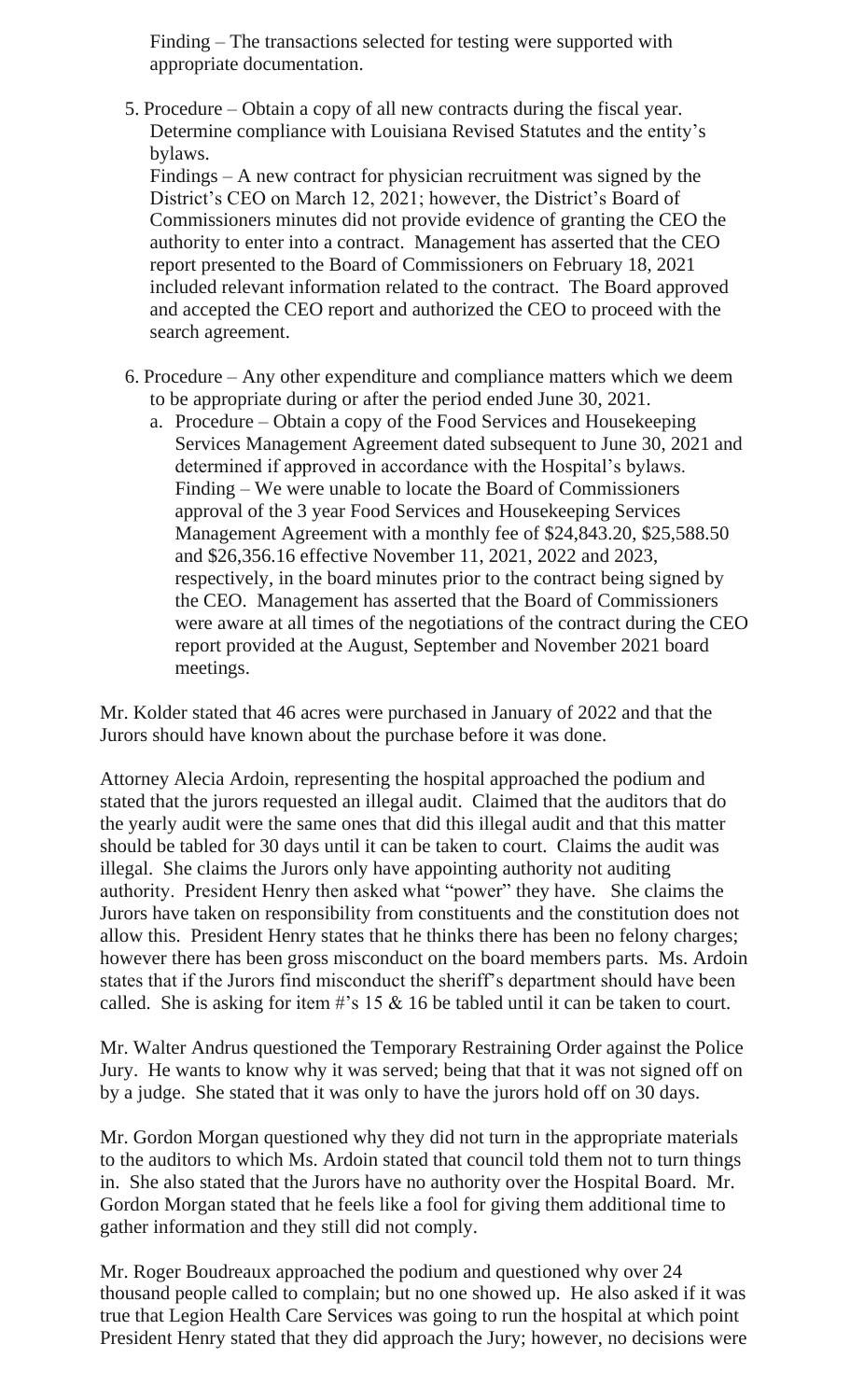made. Mr. Boudreaux then asked Mr. Pat Daigle how many people called him to which Mr. Daigle did not respond. Mr. Boudreaux then stated that Mr. Daigle told him that he had received no calls on the subject. Mr. A J Credeur stated that he received numerous calls on the matter, Mr. Steve Comeaux also stated that he received plenty of phone calls as well and Mr. Gordon Morgan stated the same.

Mrs. Evelyn Bourgeois an employee of the hospital approached the podium and stated that Employee week has been going on at the hospital for over 20 years and wants to know why it is a problem now. She also stated that the hospital was in the red for years and is now in the black and it is now being ran well.

Mr. Patrick M. a resident of Church Point approached the podium and stated that he "overheard" a conversation but would not say by who only that "he" stated the new hospital would never be built, this was said over a year and a half ago.

Attorney Glenn Howie approached the podium and reminded the jurors that they had no right to interfere with day to day operations in the hospital that they could only remove commissioners with CAUSE and that cause must be stated.

Attorney Alecia Ardoin approached the podium and stated the Police Jury does not have the authority to remove members and replace them with members that will do their bidding. She does not believe that Just Cause has been found and urged the Jurors to wait 30 days before moving forward with the votes tonight.

A motion was offered by Mr. A J Credeur, seconded by Mr. Pat Daigle to rescind Ms. Myra Lewis's appointment and fill the unexpired term with Mr. Jeff Richard. A roll call vote was taken and went as follows:

YEAS: Walter Andrus, Jeffery Morgan, Gordon Morgan, Jimmie Pellerin, A J Credeur, Pat Daigle and Chance Henry

NAYS: Steve Comeaux

Having a 2/3's vote, being 7-1 the motion passed with cause being agreed upon procedures/findings and violation of open meeting law.

A motion was offered by Mr. A J Credeur, seconded by Mr. Walter Andrus to rescind Mr. Roger Boudreaux's appointment and fill the unexpired term with Mr. Tony Cook. A roll call vote was taken and went as follows:

YEAS: Walter Andrus, Jeffery Morgan, Gordon Morgan, A J Credeur, Pat Daigle and Chance Henry

NAYS: Jimmie Pellerin and Steve Comeaux

With a 2/3's vote, being 6-2 the motion passed with cause being agreed upon procedures/findings and violations of open meeting law.

A motion was offered by Mr. A J Credeur, seconded by Mr. Gordon Morgan to rescind Ms. Claire Doucet Jackson's appointment and fill the unexpired term with Ms. Rachel Broussard. A roll call vote was taken and went as follows:

YEAS: Walter Andrus, Jeffery Morgan, Gordon Morgan, A J Credeur, Pat Daigle and Chance Henry.

NAYS: Jimmie Pellerin and Steve Comeaux

With a  $2/3$ 's vote, being 6-2, the motion passed with cause being agreed upon procedures/findings and violations of open meeting law.